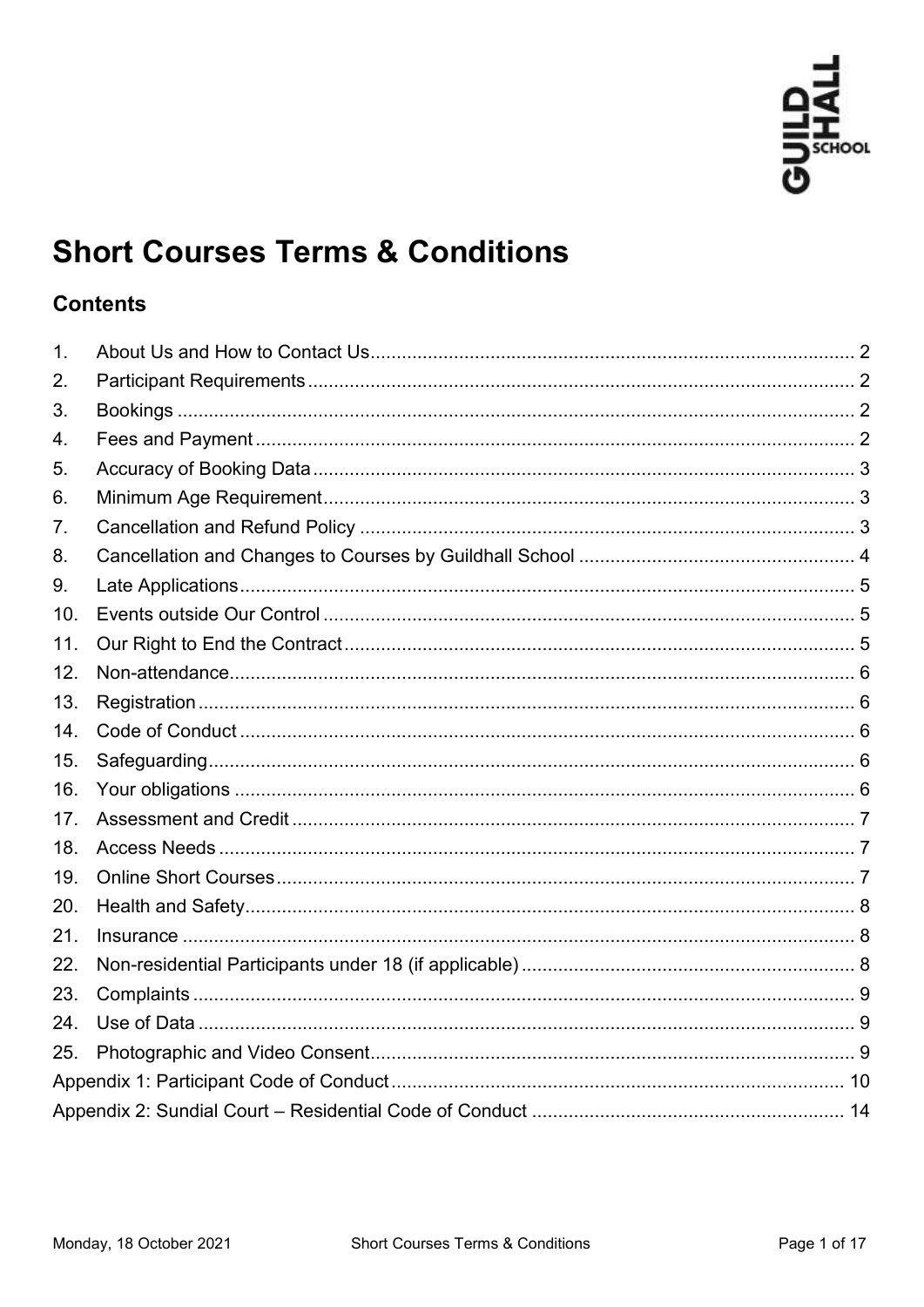By submitting an application to the Guildhall School of Music & Drama, you agree to the following terms and conditions:

# <span id="page-1-0"></span>**1. About Us and How to Contact Us**

- 1.1. Guildhall Short Courses are delivered by the Guildhall School of Music & Drama, Silk Street, Barbican, London EC2Y 8DT. The Guildhall School of Music & Drama is part of the City of London Corporation.
- 1.2. The office hours for Guildhall Short Courses are 9.30am-5pm (GMT/BST) Monday to Friday except Bank Holidays.
- 1.3. You can contact Guildhall Short Courses as follows: **Email:** shortcourses@gsmd.ac.uk **Telephone:** 10am-4pm (GMT/BST), Monday to Friday, except bank holidays: +44 (0)20 7382 2310 / +44 (0)20 7614 9850 **Post:** Short Courses, Guildhall School of Music & Drama, Silk Street, Barbican, London EC2Y 8DT

# <span id="page-1-1"></span>**2. Participant Requirements**

- 2.1. Participants should take note of any specified minimum requirements before booking a course or accepting an offer, these may include minimum age, English language ability, experience, physical stamina, course materials or instrument specialism. Please be aware that if you book onto a course without being able to meet the minimum requirements we will not be able to honour your booking.
- 2.2. Participants are responsible for ensuring they have the right equipment and materials as stated in the course information.
- 2.3. Participants are responsible for ensuring that they have the correct immigration status or visa to study in the UK (not applicable for online short courses).

# <span id="page-1-2"></span>**3. Bookings**

- 3.1. Your booking enters you into a binding contract with us. We are free to accept or decline your booking at our discretion.
- 3.2. At the point of our confirmation, a contract will come into existence between you and Guildhall School. The contract will continue until the completion of the course, unless it is cancelled earlier in accordance with the cancellation terms.

#### <span id="page-1-3"></span>**4. Fees and Payment**

- 4.1. The fees payable are published on the website.
- 4.2. Fees are listed and payable in GBP. If you are paying in a different currency, you are responsible for any additional transaction fees associated with an international payment.
- 4.3. In most cases payment in full is made at the time of booking.
- 4.4. For any courses where payment is required in instalments, payment deadlines must be met in accordance with the published dates. For specific course deadlines please refer to the individual course pages on the website.
- 4.5. Guildhall School does not offer credit agreements. Therefore all payment plans must be made ahead of course activities and payment must be made in full before the first day of the course.
- 4.6. Guildhall School reserves the right to withdraw the offer of a place if any outstanding course fees are not paid by the designated deadline.
- 4.7. From time to time Guildhall School may offer promotional offers or discounts on short courses.
- 4.7.1. Only one discount may be claimed per student, per booking.
- 4.7.2. Discounts may be withdrawn at any time.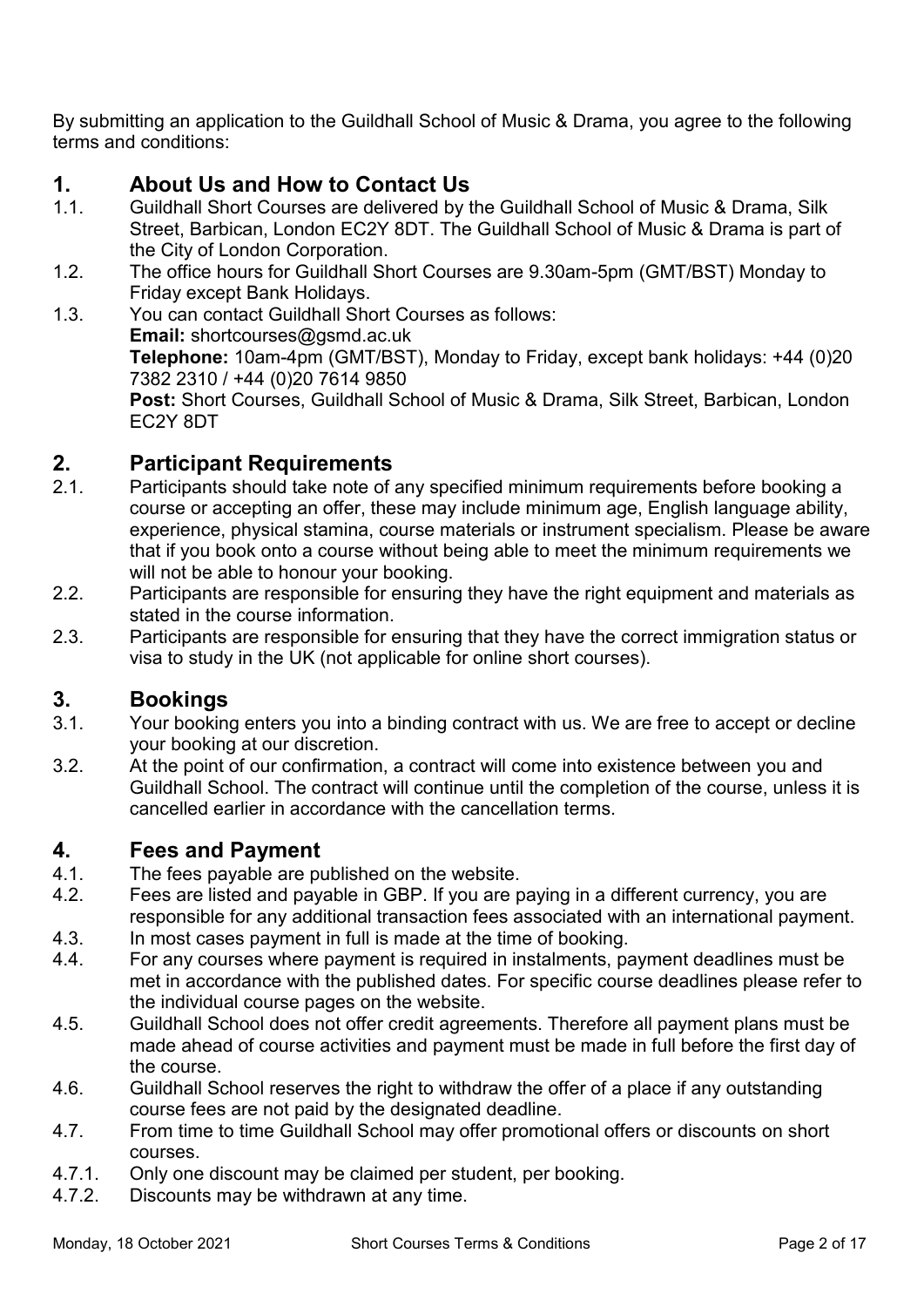- 4.7.3. Discounts must be used at the time of booking and will not be applied retrospectively.
- 4.8. Participation Bursaries (as part of our Access and Participation Plan) are available on selected Guildhall Short Courses to those who meet the eligibility criteria. Further information can be found on the [Participation Bursaries webpage.](https://www.gsmd.ac.uk/youth_adult_learning/short_courses_summer_schools/participation_bursaries/)

## <span id="page-2-0"></span>**5. Accuracy of Booking Data**

5.1. By submitting your booking, you confirm that all information provided to Guildhall School is correct. Guildhall School reserves the right to review any booking if any information provided is found to be incorrect.

#### <span id="page-2-1"></span>**6. Minimum Age Requirement**

- 6.1. You understand that Guildhall School cannot accept your booking or application if you are aged under 18, **unless** the course is specifically advertised as being for persons under the age of 18.
- 6.2. If the course is advertised as being for persons under the age of 18 and a booking or application is submitted for the course, you acknowledge and accept that at the point you receive the confirmation, a contract will exist between your parents and/or guardians (on your behalf) and Guildhall School. You understand and accept that this only applies if you are under the age of 18 and successfully submit a booking or an application for a course advertised as being for persons under the age of 18.
- 6.3. By submitting your application for any course not advertised as being for persons under the age of 18, you accept that you warrant to Guildhall School that you are aged 18 or over. You accept that if this warranty turns out to be incorrect, the Short Courses Team will be entitled to cancel the contract on written notice to you.
- 6.4. If you are accepted onto a course that is specifically advertised as being for persons under the age of 18, you accept that any reference in these terms to your liability will also mean the liability of your parents and/or guardians and such liability is joint and several which means that Guildhall School can recover any losses, overdue fees or any other costs that it is entitled to recover under these terms from you or your parents and/or guardians.

# <span id="page-2-2"></span>**7. Cancellation and Refund Policy**

- 7.1. Under the Consumer Rights Act 2015, you have a right to cancel your contract with us within 14 days of your (first) payment (known as a cooling-off period). If you wish to cancel your booking and request a refund, please send an email to [shortcourses@gsmd.ac.uk](mailto:shortcourses@gsmd.ac.uk) within 14 calendar days of the date of your (first) payment.
- <span id="page-2-3"></span>7.1.1. If the course begins during the 14-day cooling-off period, you will be liable for the course fees for any part of the course that takes place until we receive your written confirmation of cancellation.
- 7.2. **After the 14-day cooling-off period expires (up until 14 calendar days before the start of a course), the following policies apply:**
- 7.2.1. If written notification of cancellation by email to [shortcourses@gsmd.ac.uk](mailto:shortcourses@gsmd.ac.uk) is received no later than 14 calendar days before the start of the course, the course fees paid to date will be refunded, minus a 25% administration fee.
- 7.2.2. A full refund will be issued if a medical certificate or sufficient extenuating circumstances are provided. Extenuating circumstances will be at the discretion of the Short Courses Team.
- 7.3. **Within 14 calendar days of the start of the course the following policies apply:**
- 7.3.1. If you cancel your place within 14 calendar days of the start of the course you must notify the School by email to [shortcourses@gsmd.ac.uk.](mailto:shortcourses@gsmd.ac.uk) You will not be eligible for a refund.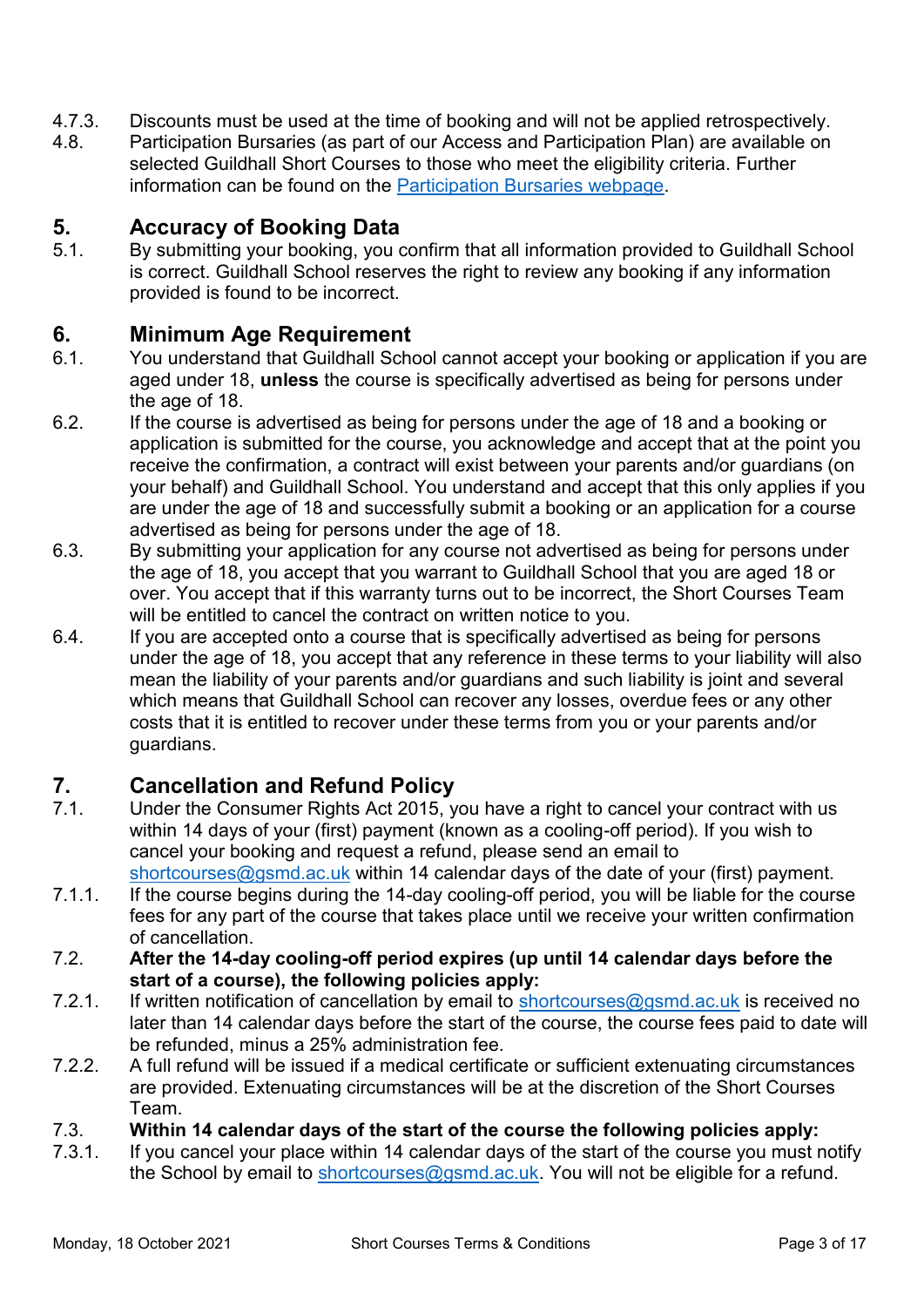- 7.3.2. Consideration of transferring funds to another course is at the discretion of the Short Courses Team.
- 7.3.3. For international students, requests for refunds as a consequence of failure to obtain a visa for study must be supported by evidence.
- 7.3.4. If you withdraw from a course for medical reasons, a partial refund may be issued if a medical certificate or sufficient extenuating circumstances are provided. Extenuating circumstances will be at the discretion of the Short Courses Team.
- 7.3.5. If this falls within your 14-day cooling-off period please refer to [7.1.1.](#page-2-3)
- 7.4. If you have booked residential accommodation at Sundial Court as part of your short course attendance, the fees paid for the Sundial Court accommodation will be reimbursed according to our cancellation and refund policy.
- 7.5. We will not refund any travel or external accommodation you have purchased to attend a Guildhall Short Course. We strongly advise you to purchase the appropriate insurance cover for any travel or accommodation booked prior to the course commencing. Travel/external accommodation costs will not be reimbursed, regardless of whether you cancel your contract, or we cancel the course.

#### 7.6. **Once the course has started:**

- 7.6.1. In the event that you have to leave a course while the course has started due to illness (a medical certificate will be needed), the Short Courses Team reserves the right to decide on the course fee amount that should be returned. This will be determined based on the number of days missed and if you can provide a medical certificate (or a positive COVID-19 test result in the case of COVID-19).
- 7.6.2. Refunds are not available should you have a change in circumstances that makes continued attendance at the course difficult, or if you simply change your mind.
- 7.6.3. Non-attendance at classes due to reasons other than Guildhall School's default does not entitle you to refunds, extra tuition or a transfer.
- 7.6.4. We will not refund any travel or external accommodation you have purchased to attend a Guildhall Short Course. We strongly advise you to purchase the appropriate insurance cover for any travel or accommodation booked prior to the course commencing. Travel/external accommodation costs will not be reimbursed, regardless of whether you cancel your contract, or we cancel the course.

#### 7.7. **Where a refund is due:**

- 7.7.1. We will process the refund according to the method of payment used to make the booking. If you request a refund more than six months after your booking, you will be required to send us your bank details. Under the GDPR, we cannot store this information for longer than six months.
- 7.7.2. Refunds will be paid in GBP. We are not responsible for any losses you suffer as a result of currency fluctuations.
- 7.7.3. Please allow 15 working days for a refund to reach your account.

#### <span id="page-3-0"></span>**8. Cancellation and Changes to Courses by Guildhall School**

- 8.1. Where possible we endeavour to run all our courses as advertised. However, Guildhall School reserves the right to reschedule or cancel a course within 7 days of its start date. We reserve the right to reschedule or cancel courses. Reasons for this may include, but may not be restricted to, low enrolment numbers, weather warnings and tutor/lecturer availability.
- 8.2. Should a course be unable to run we may cancel our contract, and we will endeavour to inform you no less than 7 calendar days before the course starts, in which case you can either:
- 8.3. Transfer onto an alternative course, subject to availability (and receive a partial refund of the course fees if the fees for the alternative course are less than the course fees you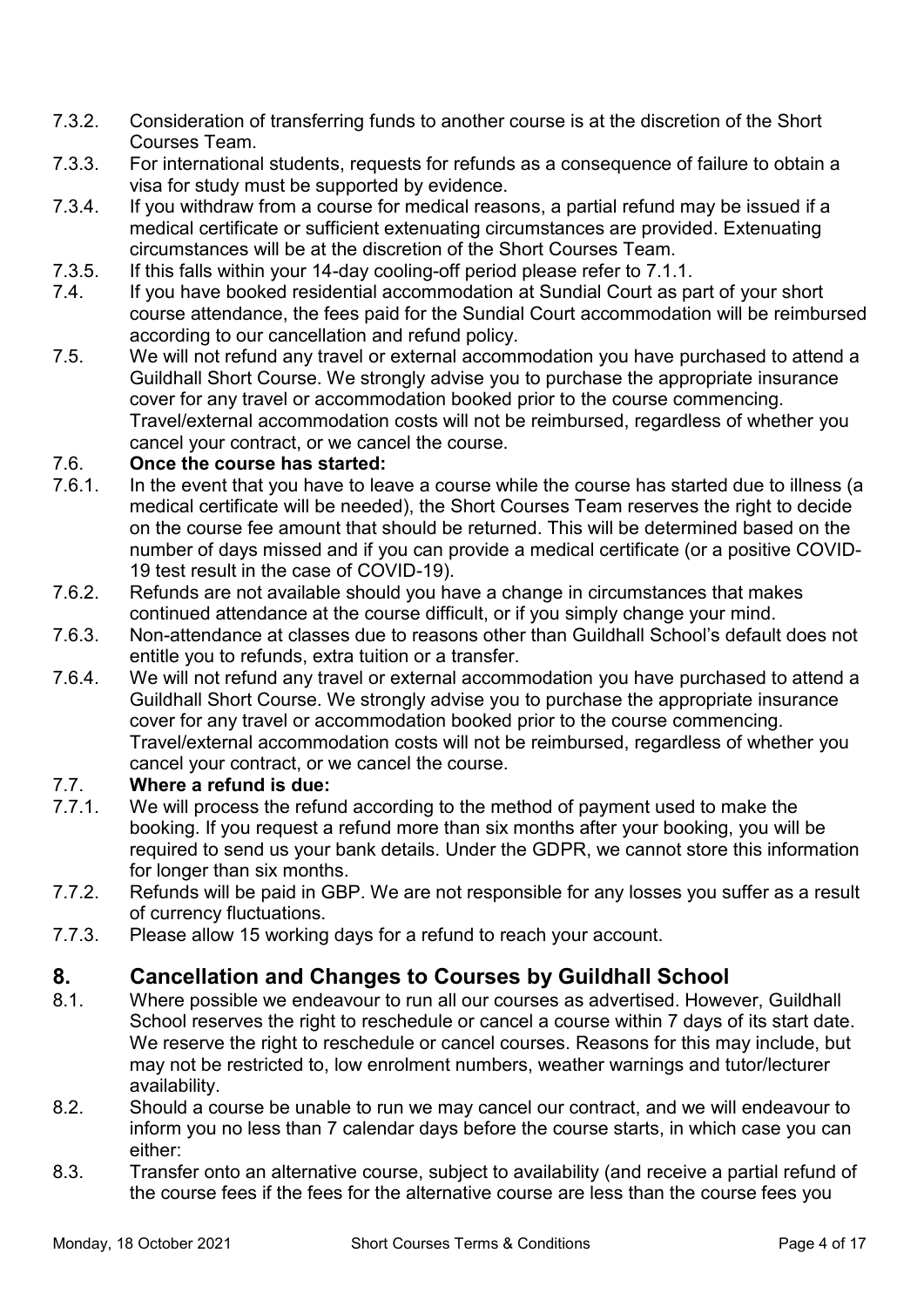originally paid or be charged for the difference between the course fees if the alternative course is more expensive); or

- 8.4. Cancel the contract and receive a full refund of any course and Sundial Court fees paid.
- 8.5. In the event of cancellation, Guildhall School is not responsible for any additional costs you may have incurred, including costs for travel or external accommodation.
- 8.6. Refunds will be paid in GBP. We are not responsible for any losses you suffer as a result of currency fluctuations.
- 8.7. In the case of package bookings where only one of the two courses is cancelled, we will reimburse the difference between the full price of the course running and the package booking price.
- 8.8. We will endeavour to deliver the courses as publicised. However, we reserve the right to make changes to the course as follows:
- 8.8.1 Publicised course tutors, artists and guest speakers (web and print form) may be subject to change.
- 8.8.2. The timetable for the delivery of the course may be subject to change.
- 8.8.3. Dates and locations for delivery of the course may be subject to change.
- 8.8.4. We may make changes to the course which are necessary to ensure it complies with any applicable laws or requirements.
- 8.8.5. In the event of any changes to the course, we will endeavour to give as much notice as possible.
- 8.9. In the event we are unable to run a session as part of a course, we will make every reasonable effort to either reschedule the session or extend the remaining sessions to cover the missing hours.

#### <span id="page-4-0"></span>**9. Late Applications**

- 9.1. You accept that if you submit your booking or application within two working days of the course commencing, the Short Courses Team will not be able to guarantee that the confirmation will reach you before the course starts. You understand and accept that in these circumstances, you may not receive course specific details prior to the course commencing and the Short Courses Team will use reasonable endeavours to provide you with confirmation by phone or email and to provide you with the course specific details as soon as possible.
- 9.2. You accept that if you submit your application within two working days of a course commencing and your booking or application is accepted, if you do not receive a response from the Short Courses Team setting out your joining instructions and login details for the course within 24 hours; it is your responsibility to contact the Short Courses Team and check the status of your booking or application.

#### <span id="page-4-1"></span>**10. Events outside Our Control**

- 10.1. Guildhall School shall not be responsible for any failure to perform or delay in performing our obligations under the contract that is due to an event outside our control. If an event outside our control takes place which affects our obligations under the contract then:
- 10.2. We will contact you as soon as reasonably possible to notify you.
- 10.3. Our obligations under the contract will be suspended for the duration of the event outside our control.
- 10.4. We will restart the services as soon as possible when the event outside our control is over and it is safe and appropriate to do so.

# <span id="page-4-2"></span>**11. Our Right to End the Contract**

11.1. We may end the contract if: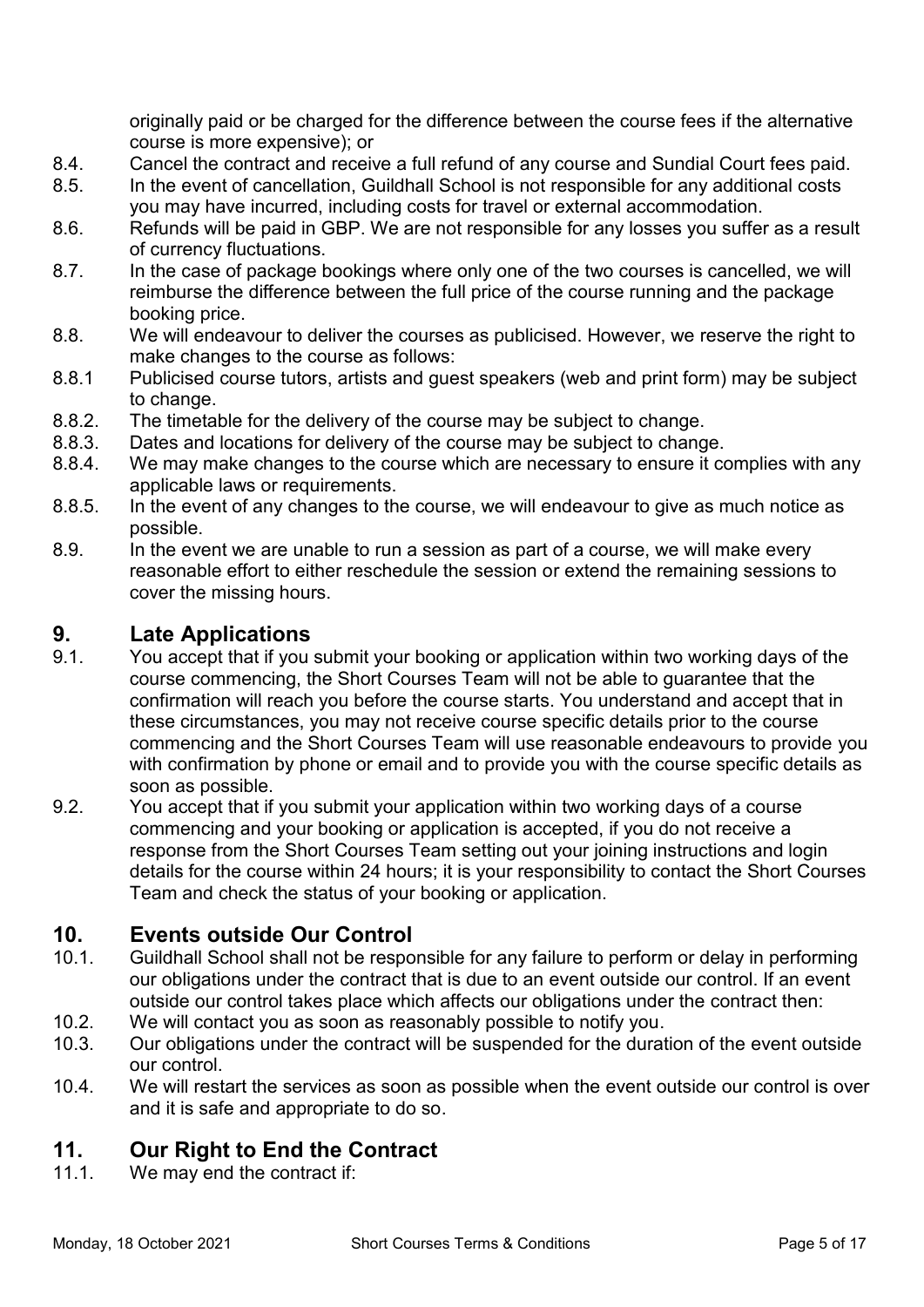- 11.2. You do not make payment to us within your agreed payment plan schedule or in accordance with published payment deadlines.
- 11.3. You do not have a satisfactory visa or do not maintain an immigration status that entitles you to undertake the course.
- 11.4. You have a high number of absences and the tutor feels this is affecting your learning and affecting the learning of others.
- 11.5. There is a serious breach of the Participant Code of Conduct or the Residential Code of Conduct – See Appendix 1 and Appendix 2 for further details.
- 11.6. If we end the contract due to any of the reasons outlined above, you will not be entitled to a refund.

#### <span id="page-5-0"></span>**12. Non-attendance**

12.1 Non-attendance at classes due to reasons other than our default does not entitle participants to refunds, extra tuition or a transfer.

# <span id="page-5-1"></span>**13. Registration**

- 13.1 You must register at the start of the course. Further course information including registration information will be sent to you prior to the start of the course. If you have any enquiries please email [shortcourses@gsmd.ac.uk.](mailto:shortcourses@gsmd.ac.uk)
- 13.2. If you fail to complete the registration process including supplying valid identification (passport/birth certificate/driving licence) and other required documentation (completed under 18 residential/non-residential code of conduct and parental release form), your contract will be terminated and no refund will be issued.

# <span id="page-5-2"></span>**14. Code of Conduct**

- 14.1. Please refer to the Participant Code of Conduct (Appendix 1).
- 14.2. The School expects all participants to conduct themselves at all times in an orderly manner, respecting the rights, privacy and property of others. Due to the content of the work undertaken, which may include age appropriate themes and material, participants will be required to demonstrate high levels of maturity whilst participating in their chosen course. The School reserves the right to remove any participant from a course with immediate effect, if they are found to be in breach of this Code of Conduct, or their behaviour is such that it results in property damage, endangering others or self or impedes the progress of other participants. Participants will be held financially responsible for any damages.
- 14.3. Residential Participants
- 14.3.1 Please refer to the Sundial Court Code of Conduct (Appendix 2).
- 14.3.2. Residential participants under the age of 18 will be sent an additional code of conduct including consent forms that need to be signed and returned by participants' legal guardians prior to their check-in to Sundial Court.

# <span id="page-5-3"></span>**15. Safeguarding**

15.1. Guildhall School is committed to Safeguarding, you can read our [Safeguarding Policy](https://www.gsmd.ac.uk/fileadmin/user_upload/files/Policies_and_Reports/Safeguarding_Policy_2020.pdf) to find out more.

#### <span id="page-5-4"></span>**16. Your obligations**

- 16.1. Maintain and evidence your immigration status that entitles you to undertake the course;
- 16.2. Attend classes for the course regularly and on time. Inform the Short Courses Team if you are going to be late or miss classes;
- 16.3. Must have [sufficient English language skills](https://www.gsmd.ac.uk/youth_adult_learning/short_courses_summer_schools/short_course_faqs/#c34749) to cope with course demands;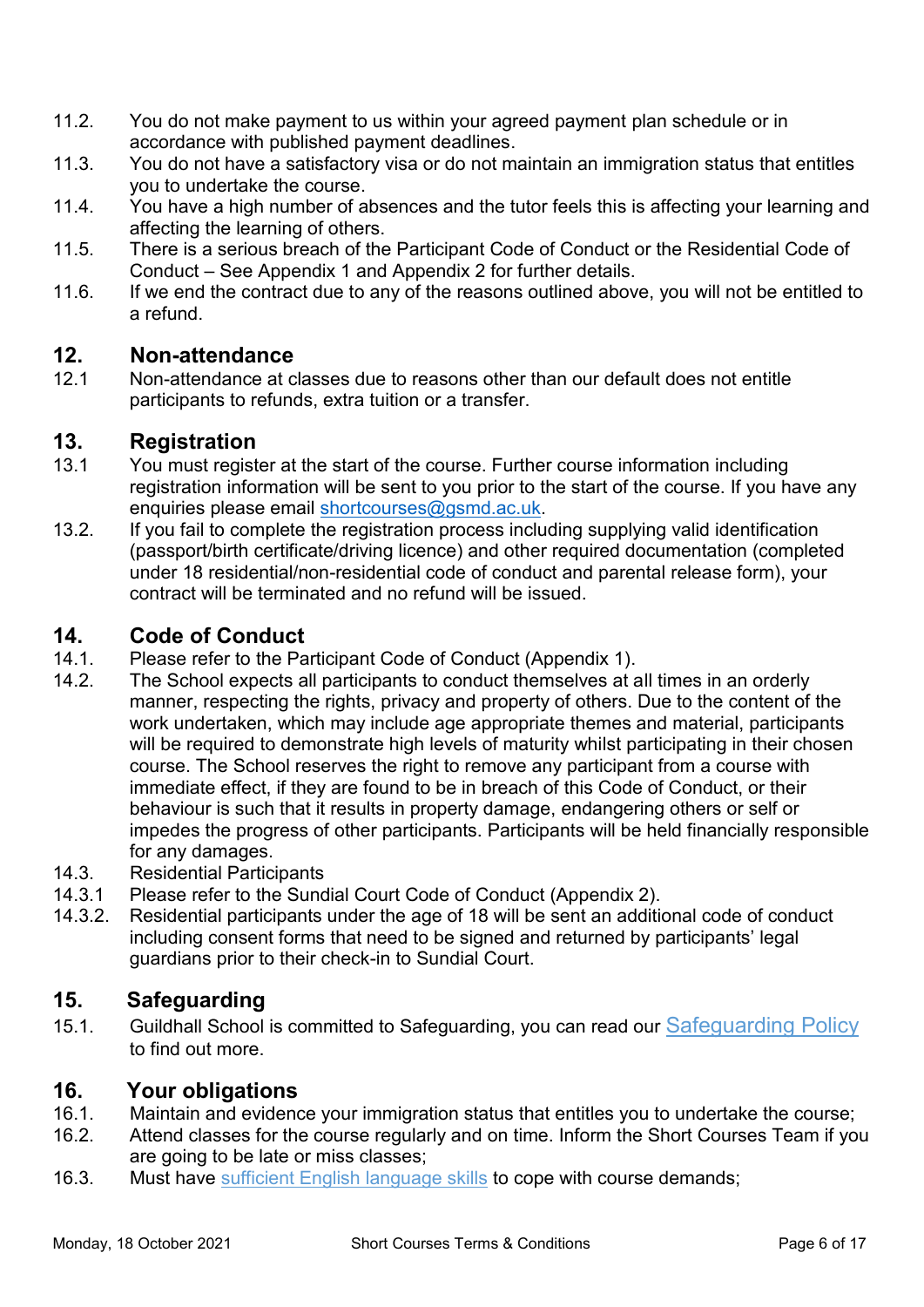- 16.4. Refrain from using any audio or visual recording equipment during classes or practical sessions;
- 16.5. Comply with Guildhall School's Health and Safety rules as notified to you, including by wearing suitable clothing and footwear for practical classes;
- 16.6. Conduct yourself in a professional and courteous manner and refrain from causing offence or nuisance to Guildhall School, its staff or other participants;
- 16.7. Provide the equipment and materials that Guildhall School advise you to use on the website or in the course information required for the course;
- 16.8. Only use any facilities and equipment provided by Guildhall School during the stated hours for the delivery of the Course; and
- 16.9. Not provide access to, or share login details or content of the courses with any third parties.

#### <span id="page-6-0"></span>**17. Assessment and Credit**

- 17.1 All short courses are non-accredited.
- 17.2. You will receive a digital certificate of completion issued in the name specified in your booking form at the end of the course if you have attended at least 80% of the sessions on the course.
- 17.3. For online courses, non-attendance of any classes of the course cannot be substituted by viewing archives.
- 17.4. Certificates of attendance will be issued digitally. You accept that if you require a certificate to be posted, you will be required to provide a stamped addressed envelope.
- 17.5. For short courses in person or online, Guildhall School will only issue certificates of attendance and not certificates of attainment of a particular grade, qualification or standard. Should you wish to use your participation on this course as credit for a University or College course you are undertaking, this would be a matter for you to agree with your current institution.
- 17.6. Unfortunately, we are unable to offer assessments but can provide confirmation of attendance.

# <span id="page-6-1"></span>**18. Access Needs**

- 18.1. If you have any access needs that require reasonable adjustments, please [contact us](mailto:shortcourses@gsmd.ac.uk) to discuss your requirements before booking your place on a short course. Please note that not all spaces are accessible and reasonable adjustments will be made when possible.
- 18.2. Please note that the details you disclose will be passed on to the course tutor(s) and short courses assistants or chaperone team to ensure that we can accommodate your needs.

# <span id="page-6-2"></span>**19. Online Short Courses**

- 19.1. In order to undertake an Online Short Course with Guildhall, you should be able to write and edit documents, send and receive email, find your way around online, download files and use online forums. You should also be aware of the essentials of computer security to keep your data and personal information safe. We will send out instructions on how to use any platform required to take part in the course.
- 19.2. Guildhall School are not responsible for any technical problems you encounter due to your personal equipment or user error. We are unable to provide technical or content support other than that highlighted in the course information.
- 19.3. We will endeavour to ensure that online resources are accessible at all times throughout your online short course. However, we cannot guarantee uninterrupted availability, and may suspend access for the purpose of maintenance, upgrades or emergency repairs.
- 19.4. Participants agree that they will not record, reproduce, download, modify, re-publish, sublicense, sell, share, broadcast, transmit, make available, disseminate or distribute in any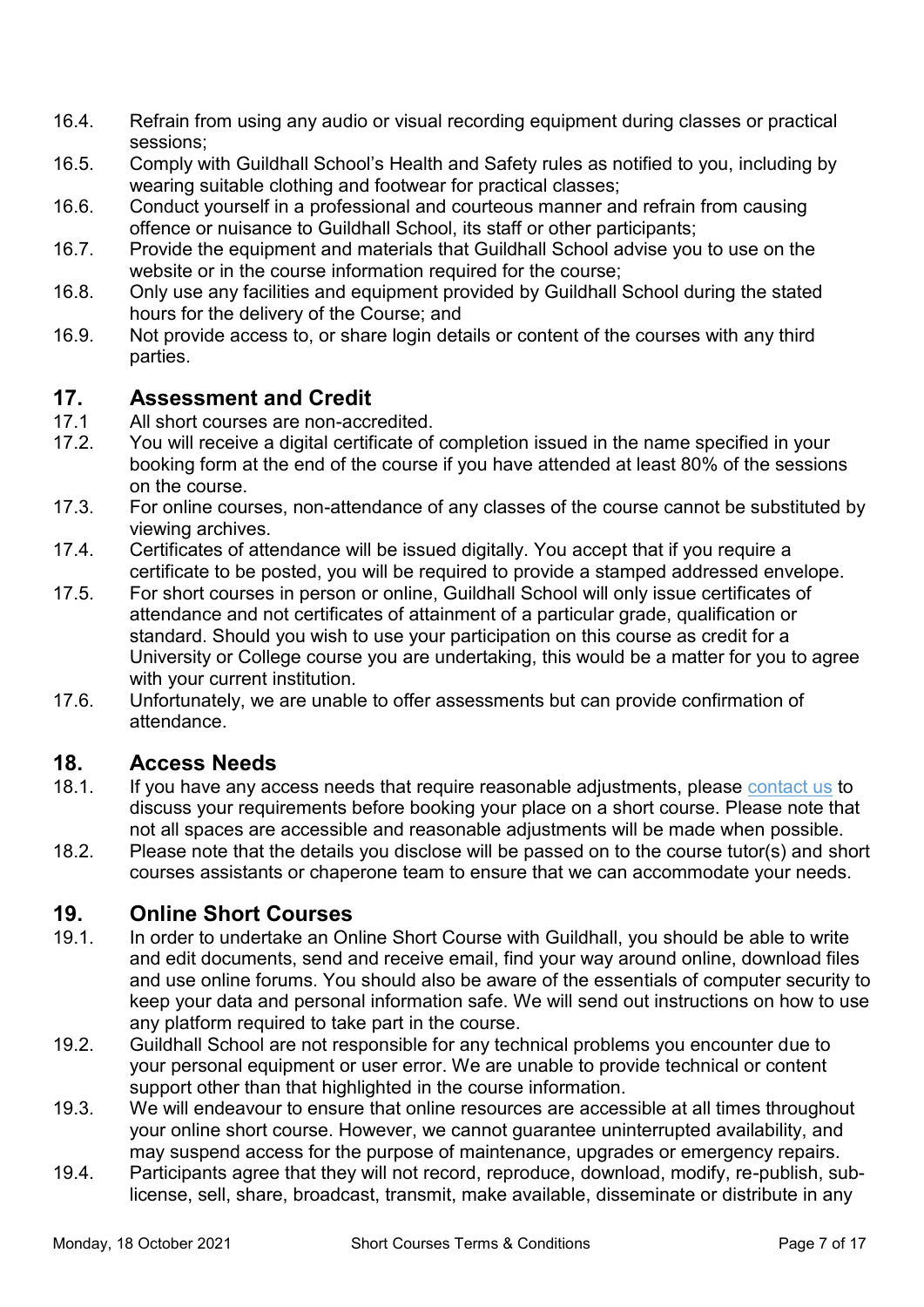way any of the content provided as a part of their Online Short Course. Any redistribution or reproduction of part or all of the contents of the courses in any form is prohibited.

- 19.5. Participants may download and use Online Short Course materials where available, for their own personal, non-commercial use only.
- 19.6. When uploading material, participants must ensure that they are entitled to upload this material and that this does not infringe any rights or copyright law.
- 19.7. Participants will not upload or share with other students or tutors any material which is unlawful or unsuitable according to societal norms in the United Kingdom or our policies. This includes uploading of material that is false, obscene, sexist, racist, homophobic, defamatory, illegal, abusive, threatening, extremist, destructive (like malware, viruses, bugs, etc.) or otherwise discriminatory, offensive, disruptive or objectionable to others.
- 19.8. Participants agree that we shall be under no obligation to monitor, screen or censor any of the content that they or any third party upload to the online platforms used for the short course. To the fullest extent permitted by law, we accept no responsibility for any such content.
- 19.9. We reserve the right to suspend access to the VLE or remove any material you upload or share with other students or tutors in breach of these Terms.
- 19.10. The Online Short Course materials may contain links or embedded links to third party content and websites. These links are provided for your reference only and we do not endorse the content or the operations associated with them. We have no control over such content and cannot accept any liability for such third party content. You should be aware that accessing such content will be subject to third party terms of use and privacy policies.
- 19.11. Online courses consist of live sessions and are not recorded. Recordings of sessions may be arranged for reference purposes only but this is at the discretion of the Open Programmes Team and the tutor(s).

#### <span id="page-7-0"></span>**20. Health and Safety**

- 20.1 Some of our courses are physically and mentally rigorous and require high levels of stamina. Please refer to the designated pages on the School's website for course-specific health and safety information.
- 20.2 Guildhall School fully recognises and accepts its responsibilities with regards to health and safety. However, it is also incumbent on all participants to be mindful of their own health and safety and the health and safety of others, and understand that they should not, either through action or inaction, put themselves or others at risk. Participants should follow all instructions from staff and observe all signage.

#### <span id="page-7-1"></span>**21. Insurance**

21.1 The School has public liability insurance. It is recommended that participants take out insurance cover, including cover for theft and the loss of fees in the event of illness or accident.

# <span id="page-7-2"></span>**22. Non-residential Participants under 18 (if applicable)**

22.1. Please note that the School does not provide supervision of participants under the age of 18 when they are not attending a timetabled activity. Supervising staff will be on site for the duration of the course. When possible parents/guardians are welcome to remain on the premises during breaks though please note that they will not be permitted to sit in on classes.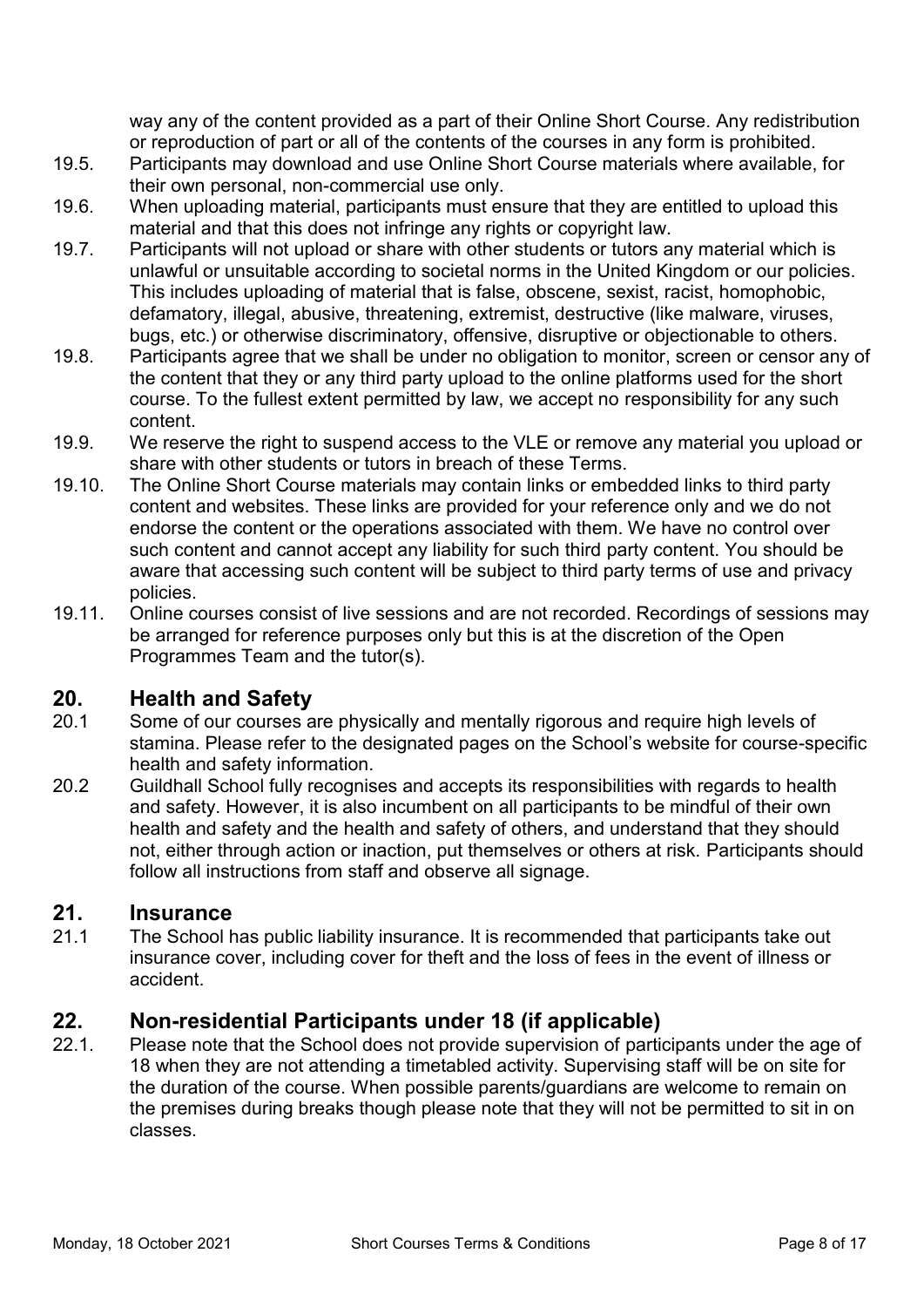## <span id="page-8-0"></span>**23. Complaints**

23.1. If you have any complaints about the services, you should raise this by contacting the [Short Courses](mailto:shortcourses@gsmd.ac.uk) Team.

#### <span id="page-8-1"></span>**24. Use of Data**

- 24.1. You agree to Guildhall School of Music & Drama processing personal data contained in your booking form, or other data which the School may obtain from you or other people, for purposes connected with your studies, health and safety or for any other legitimate reason. For more information please refer to [the Innovation & Research Events Privacy](https://www.gsmd.ac.uk/fileadmin/user_upload/files/Policies_and_Reports/GDPR/Accessible/PNEK18.1_Innovation___Research_Events_Privacy_Notice_UPDATED_July_21.pdf)  [Notice PNEK18.1](https://www.gsmd.ac.uk/fileadmin/user_upload/files/Policies_and_Reports/GDPR/Accessible/PNEK18.1_Innovation___Research_Events_Privacy_Notice_UPDATED_July_21.pdf) and the [Innovation & Research Events Record Retention RREK18.1.](https://www.gsmd.ac.uk/fileadmin/user_upload/files/Policies_and_Reports/GDPR/Accessible/Retention_schedule_Innovation____Research_Events_UPDATED_July21.pdf)
- 24.2. The Guildhall School of Music & Drama is committed to upholding your privacy and taking care with the personal information that you may give us. From 25 May 2018, we process your personal data in accordance with the General Data Protection Regulations (or GDPR for short). Guildhall School will process personal data contained in this form or otherwise supplied by yourself or other people, for purposes connected with your studies, your health and safety, or for any other legitimate reason connected to your studies. Any information supplied by a participant that is found to be false or misrepresented may lead to expulsion from the School.

#### <span id="page-8-2"></span>**25. Photographic and Video Consent**

- 25.1. We use and retain photographs and videos of participants of all ages from our courses for promotional purposes. By giving us your consent in the course application form, you agree to let us use photograph(s) and video(s) of yours and/or your child's participation in the course, for publicity for the School and/or the City of London.
- 25.2. Photographs and video taken during courses, events, rehearsals, productions and concerts may be used by the School for publicity purposes. All photographs, video and audio remain the property of the Guildhall School of Music & Drama.
- 25.2. Any personal photographs or video recordings you take during your course are strictly for private use and must not, under any circumstances, be posted on the internet or be used publicly in any way.
- 25.3. Online sessions may be recorded for reference purposes only and will not be shared outside of your course.
- 25.4. Guildhall School follows national guidance for the use of images of children and young people. Guildhall takes all steps to ensure these images are used solely for the purposes for which they are intended, which is the promotion and celebration of the activity of our participants. If you become aware that these images are being used inappropriately, you should [inform us](mailto:shortcourses@gsmd.ac.uk?subject=Safeguarding) immediately.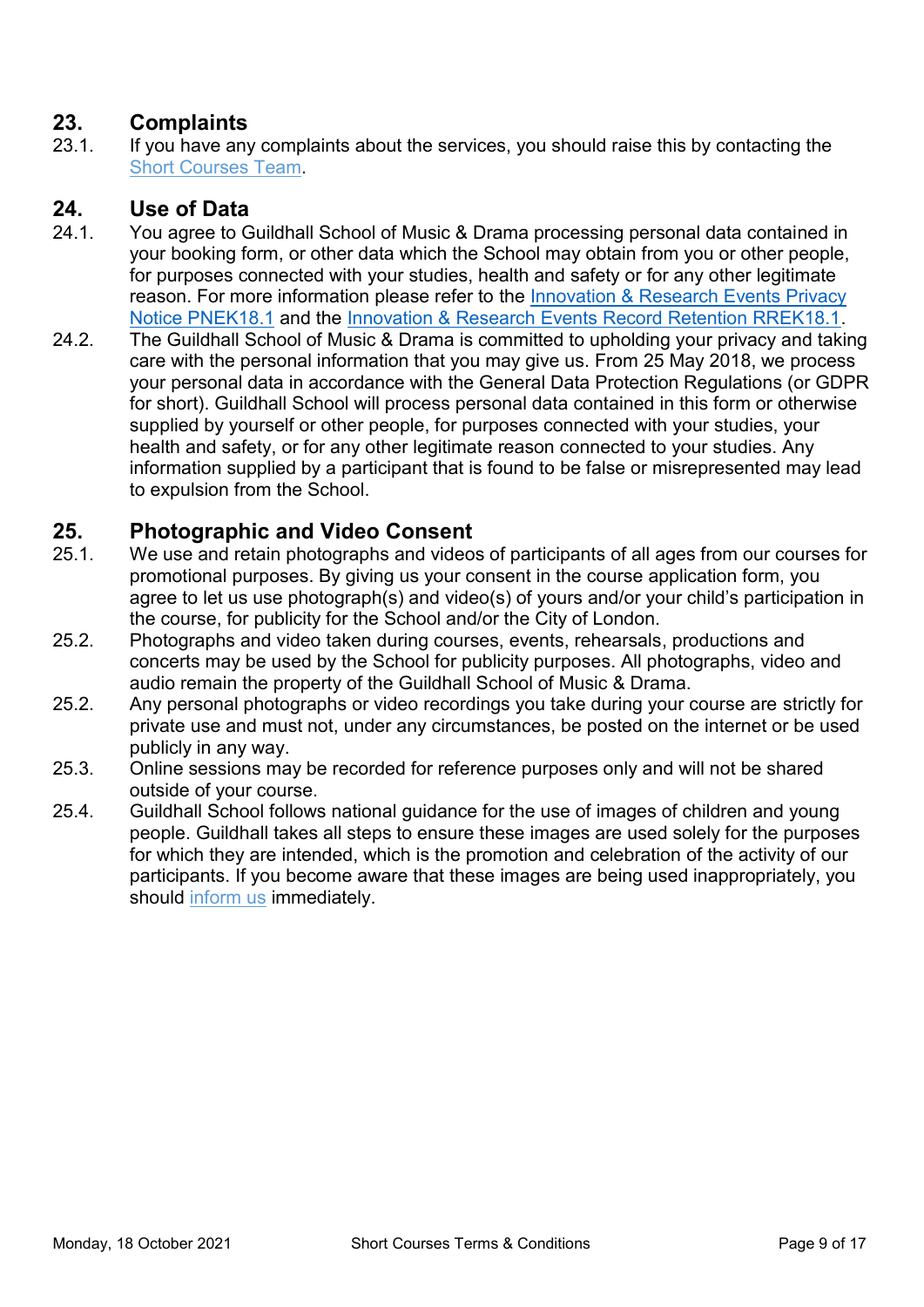# <span id="page-9-0"></span>**Appendix 1: Participant Code of Conduct**

It is essential that all participants are safe and behave in line with the School's expectations as can be found in the Code of Conduct below. Guildhall School of Music & Drama cannot assume parental responsibility for a participant under the age of 18. Participants and their families should bear in mind that the School is an adult environment. We expect responsible, reasonable and sensible conduct from all our participants. Whilst the School recognises its special duty of care to participants who are under 18, it will expect such participants to act responsibly and appropriately.

# **Introduction**

The School's jurisdiction under this Code is not limited to its own premises. The Code includes misconduct occurring in any place to which a participant is guaranteed access by virtue of their status as a participant. This would therefore include external trips, outside performances and recitals, classes taking place in external venues etc.

#### **26. General Conduct**

- 26.1. The School expects participants to conduct themselves at all times in an orderly manner, respecting the rights, privacy and property of others.
- 26.2. No participant shall engage in conduct which amounts to the improper interference, in the broadest sense with the proper functioning of the School, those who work or study within it, or its reputation. Such interference will be regarded as misconduct; examples of the types of behaviour that will be construed as misconduct are given in Appendix A. (The list is not intended to be exhaustive.)
- 26.3. Specific regulations exist with respect to accommodation, use of computing, Library, and other School facilities and equipment. Participants are required to observe these regulations. In some circumstances failure in such observance may also result in the matter being pursued under this Code at which point this Code takes precedence.

#### **27. Contact details**

27.1. It is the responsibility of participants to keep the School informed of their current home and addresses, emails, and phone number at all times while they are undertaking a short course at the School.

#### **28. Facilities and Environment**

- 28.1. Each participant is expected to show respect for the environment by helping to ensure that the School premises are not damaged or disfigured by litter, unnecessary noise or other pollutants.
- 28.2. Animals are not permitted on School premises, except for guide dogs for disabled participants and authorised visitors, or if required in a performance.
- 28.3. Furniture, equipment and other property owned or leased by the School must not be removed from the building without proper authority. Anything moved in contravention of this regulation may be recovered without notice by authorised staff. Those responsible may be liable for recovery costs.
- 28.4. No participant shall wilfully damage or deface, or wrongfully treat as their own, any property owned or leased by the School. A participant will be required to make good in whole or in part, to the satisfaction of the School, any damage of this kind that they cause, in addition to any other penalty imposed.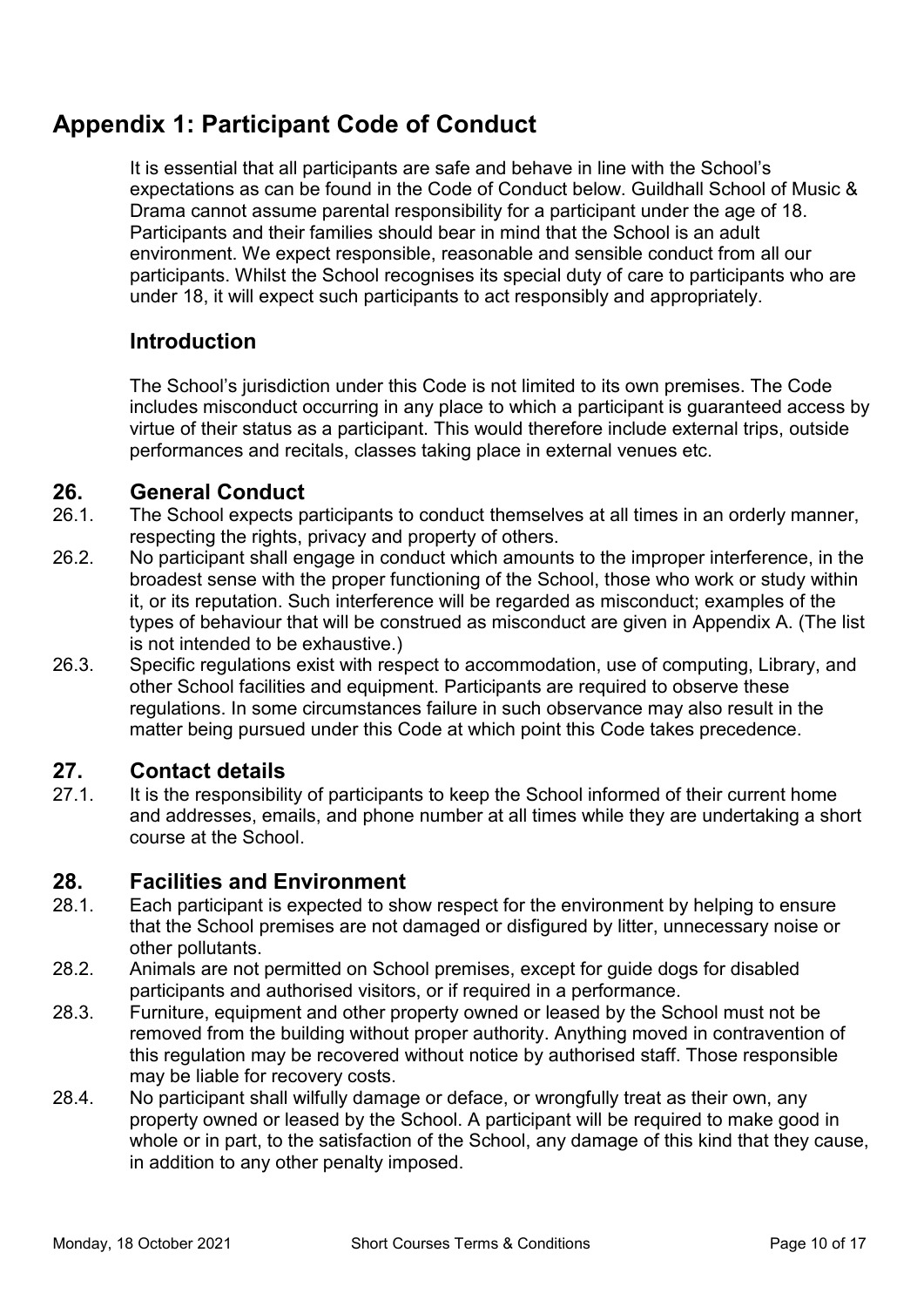- 28.5. No participant shall wilfully damage, or wrongfully treat as their own, the property of any other person on School premises. The School accepts no responsibility for private property lost or damaged on School premises.
- 28.6. Members of School staff have authority to check breaches of the rules of discipline. If a member of staff feels it necessary, the member of staff may require a participant, whose conduct is believed to be in breach of this Code, to withdraw from any room or facility affected by the conduct in question. The participant may also be expelled from the course and the Sundial Court Hall of Residence if they are a residential participant.

#### **29. Smoking**

- 29.1. Smoking creates a health and safety hazard. Guildhall School buildings are non-smoking and candles or any other similar burning or smoldering materials are forbidden. The policy also extends to all courtyards in Sundial Court. Electronic cigarettes may be used in the designated smoking area of the courtyard in Sundial Court and on the Lakeside but not in internal communal areas in the School.
- 29.2. Smoking in the School's buildings is a serious offence and disciplinary action will be taken if a participant is found to be in breach of this code.

#### **30. Drugs**

- 30.1. Drugs are not tolerated anywhere in any part of any buildings. More information can be found on the Government's website: [https://www.gov.uk/penalties-drug-possession](https://www.gov.uk/penalties-drug-possession-dealing)[dealing.](https://www.gov.uk/penalties-drug-possession-dealing)
- 30.2. Participants are not allowed to use any of the premises to be used for any illegal or immoral purposes including the possession, supply and the misuse of drugs covered by the Misuse of Drugs Act 1971 or any statutory modification or re-enactment thereof.
- 30.3. Participants are not allowed to bring, or keep on site any drug associated paraphernalia. Anyone found with illegal substances will be immediately reported to the police and given notice to leave their course immediately and the accommodation, and no refund will be given.

#### **31. Alcohol**

- 31.1. It is strictly prohibited for anyone aged 18 or over to buy, give to or share alcohol with under 18 participants. Any participant over the age of 18 found to be or suspected of supplying under 18s with alcohol will be immediately excluded from their course and the accommodation, no refund will be issued.
- 31.2. It is strictly prohibited for participants under 18 to buy, consume or be sold alcohol.
- 31.3. Any participant under the age of 18 found with alcohol will be immediately excluded from their course and Sundial if they are a residential participant, no refund will be issued and the participant's parents/guardians will have to make arrangements to collect the participant.
- 31.4. Any participant over the age of 18 found to be or suspected of supplying under 18s with alcohol will be fined and will be immediately excluded from their course and Sundial if they are a residential participant, no refund will be issued.

# **32. Misconduct, Bullying and Harassment**

- 32.1. All participants are expected to act within the law, for example with regard to offences against persons or property, or possession of illegal substances.
- 32.2. At Guildhall School we are committed to providing a safe environment for all our participants so that they can learn in a relaxed and secure environment. Bullying of any kind is unacceptable and will not be tolerated.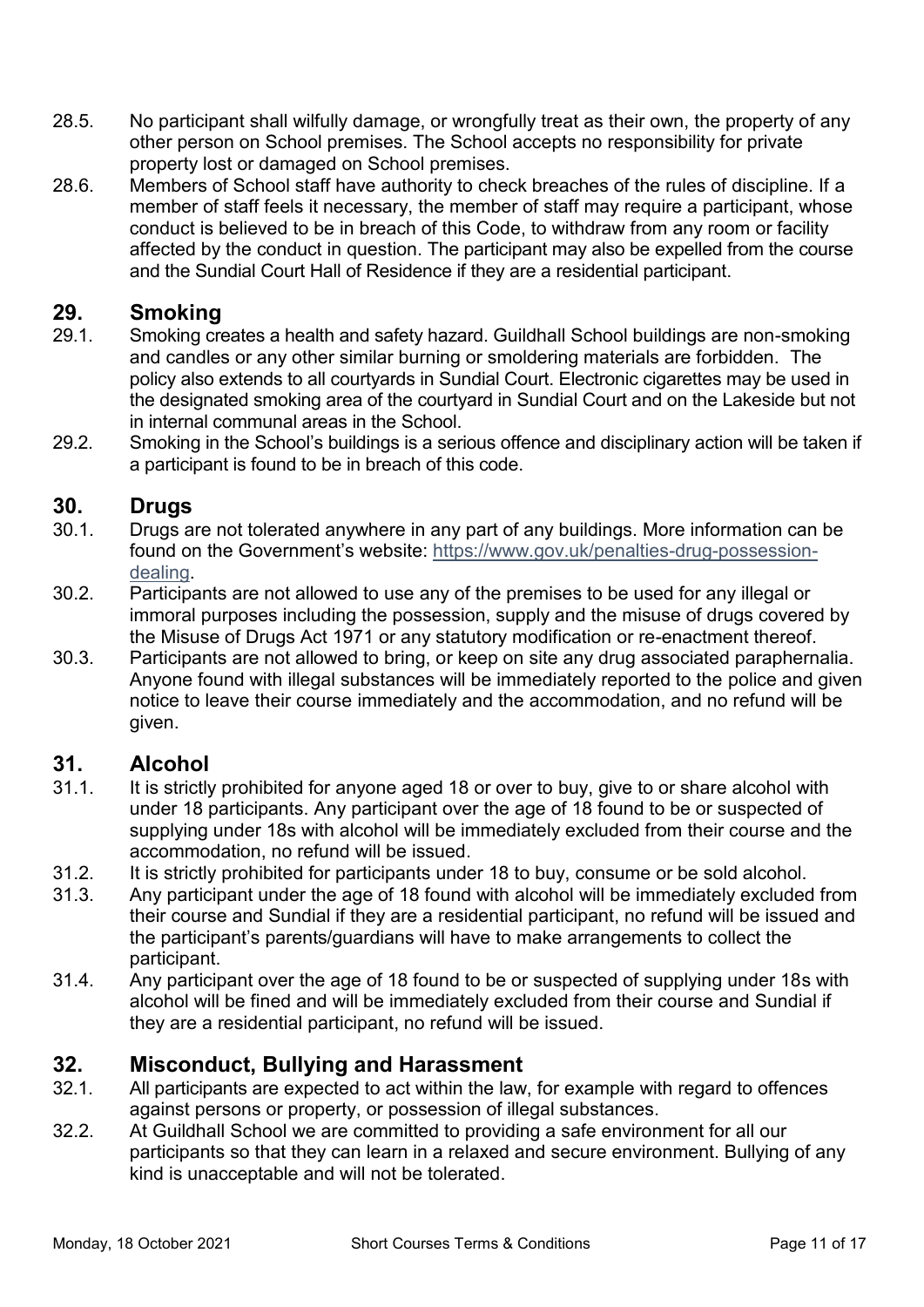- 32.3. Any form of harassment or bullying online or in person, including the racial, sexual or religious harassment of any participant, member of staff or other employee of the School, or any visitor to the School will result in disciplinary action.
- 32.4. Participants bringing any mobile devices with internet access should respect other participants right to privacy. Any misuse such as internet bullying of other participants and/or viewing/sharing inappropriate content will result in disciplinary action being taken.
- 32.5. Improper interference, in the broadest sense, with the proper functioning or activities of the School, or with those who work or study in the School; or action which otherwise damages the School, or action that deviates from accepted institutional, professional, academic or ethical standards, will be regarded as misconduct and an infringement of these regulations.
- 32.6. Where alleged misconduct could also constitute an offence under the criminal law special provisions will apply and the School's own disciplinary investigations or proceedings may be delayed until such time as the police and/or courts have completed their investigations and proceedings. However, the School reserves the right to proceed with a disciplinary case where it feels it has sufficient information to do so without waiting for the completion of the police investigation.
- 32.7. Any complaint about the conduct of a participant whether made by a member of staff or by a member of the public, or by one participant about another, shall be considered in the light of the rules laid down in this Code. However, allegations from parents, relatives or friends, on behalf of a participant who chooses not to make an allegation themselves, cannot be pursued under this Code (except where the participant concerned is a minor).
- 32.8. The following exemplifies the behaviour and conduct which would constitute a breach of the Short Courses Code of Conduct, although not exclusively: a) Disruption of the academic, administrative, recreational, social, or other activities of the School.

b) Obstruction of the functions, duties or activities of any participant, member of staff or other employee of the School or any authorised visitor to the School.

c) Behaviour which restricts the legitimate freedom of speech, ideas, actions, or inquiry of any other participant or member of staff.

d) Behaviour which is in breach of School regulations on health and safety, smoking, or eating and drinking on School premises.

e) Behaviour which brings the School into disrepute – including antisocial behaviour in and around the Sundial residence.

f) Violent, indecent, disorderly, threatening or offensive behaviour or language whilst on School premises or engaged in any School activity.

g) Malicious damage to School property which includes inter alia, the hall of residence, School managed property, Students' Union property or the property of any participant, member of staff or visitor.

h) Unauthorised access to School information systems or IT networks, or permitting or causing unauthorised access by others.

i) Conduct, including the possession or use of drugs or other illegal substance, which constitutes a criminal offence, where that conduct:

• took place on School or School managed property, or

• affected or concerned other members of the School community, individuals or groups in related School organisations or partner institutions and organisations, or

• damages the good name of the School, or

• poses a danger to other members, or to the good order, of the School community.

j) Any breach of the School's Equal Opportunities Policy including sexist, racist or homophobic activity or behaviour.

k) Any form of harassment\*, including the racial, sexual or religious harassment of any participant, member of staff or other employee of the School or any visitor to the School.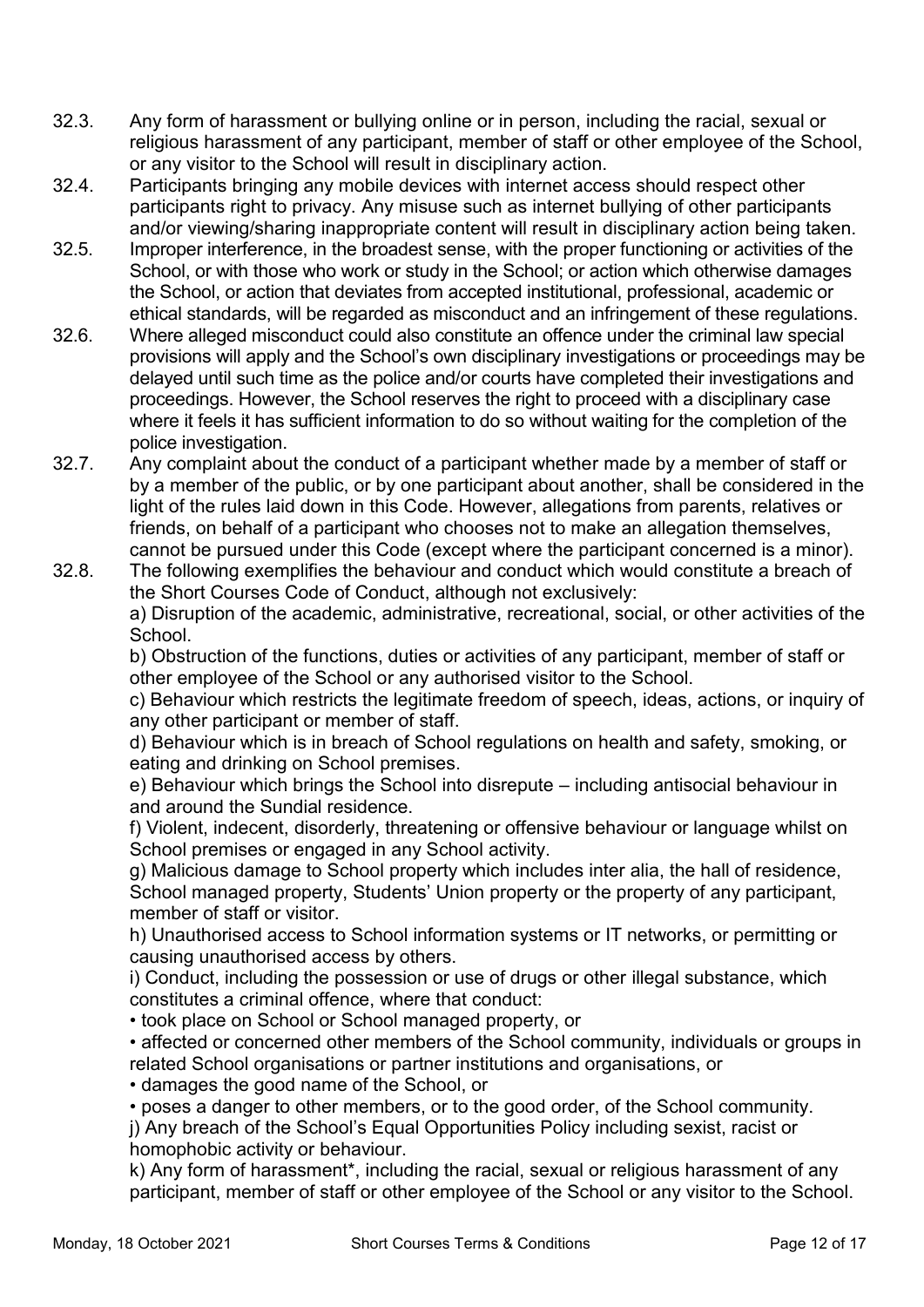\* Harassment

Harassment is unwarranted, unwelcome and uninvited behaviour, which is intimidating, offensive or distressing to the recipient/s. Sexual, racial and/or disability harassment occurs when the harassment is motivated by or related to the sex, race, or disability of the recipient.

Examples of harassing behaviour are:

• Offensive gestures, language, gossip or jokes.

• Insulting or abusive behaviour or comments.

• Physical contact, ranging from an invasion of personal space and/or inappropriate touching, to serious assault.

• Display of sexually aggressive, pornographic, racist or otherwise offensive pictures or other material, or the transmitting of any such messages or images via electronic mail. • Intentional isolation or exclusion.

• Humiliating or demeaning behaviour and/or persistent criticism.

l) Sexual misconduct, including but is not limited to:

• Attempting to engage, or engaging in, sexual intercourse or other sexual act without consent

• Sharing the private sexual material of another person without consent

• Kissing without consent

• Touching inappropriately through clothes without consent

• Inappropriately showing sexual organs to another person directly or indirectly (eg) through digital means)

• Making unwanted remarks of a sexual nature.

• Upskirting (taking a picture under a person's clothes without them knowing with the intention of viewing their genitals or buttocks to obtain sexual gratification or cause victim humiliation)

m) Behaviour which would be likely to cause fear, distress or offence to others.

n) Failure to comply with written policies and directions.

o) Theft, fraud, deceit, deception or dishonesty in relation to the activities/documents of the School or the property of the School or its staff or other participants of the School. p) Failure to follow a reasonable instruction from a School officer, including failure to disclose your name and other relevant details in circumstances when it is reasonable to require that such information is given.

q) Failure to comply with a previously imposed penalty under this Code or other School regulation.

#### **33. Disciplinary action**

- 33.1 Any illegal or inappropriate behaviour by participants (under or over the age of 18), or if a participant is in breach of the main Code of Conduct or the Sundial Code of Conduct (when residing in Sundial accommodation) will result in serious and disciplinary action being taken by the Short Courses team.
- 33.2. The Chaperones and Lead Chaperone will report any issues arising in the residential accommodation to the Short Courses team.
- 33.3. Actions can result in the immediate exclusion of participants from the course and the accommodation; no refund will be issued. They may also from be banned from attending further Guildhall School Short Courses.
- 33.4. If the participant is under the age of 18, it is the responsibility of the participant's parents/guardians to make arrangements to collect the participant immediately.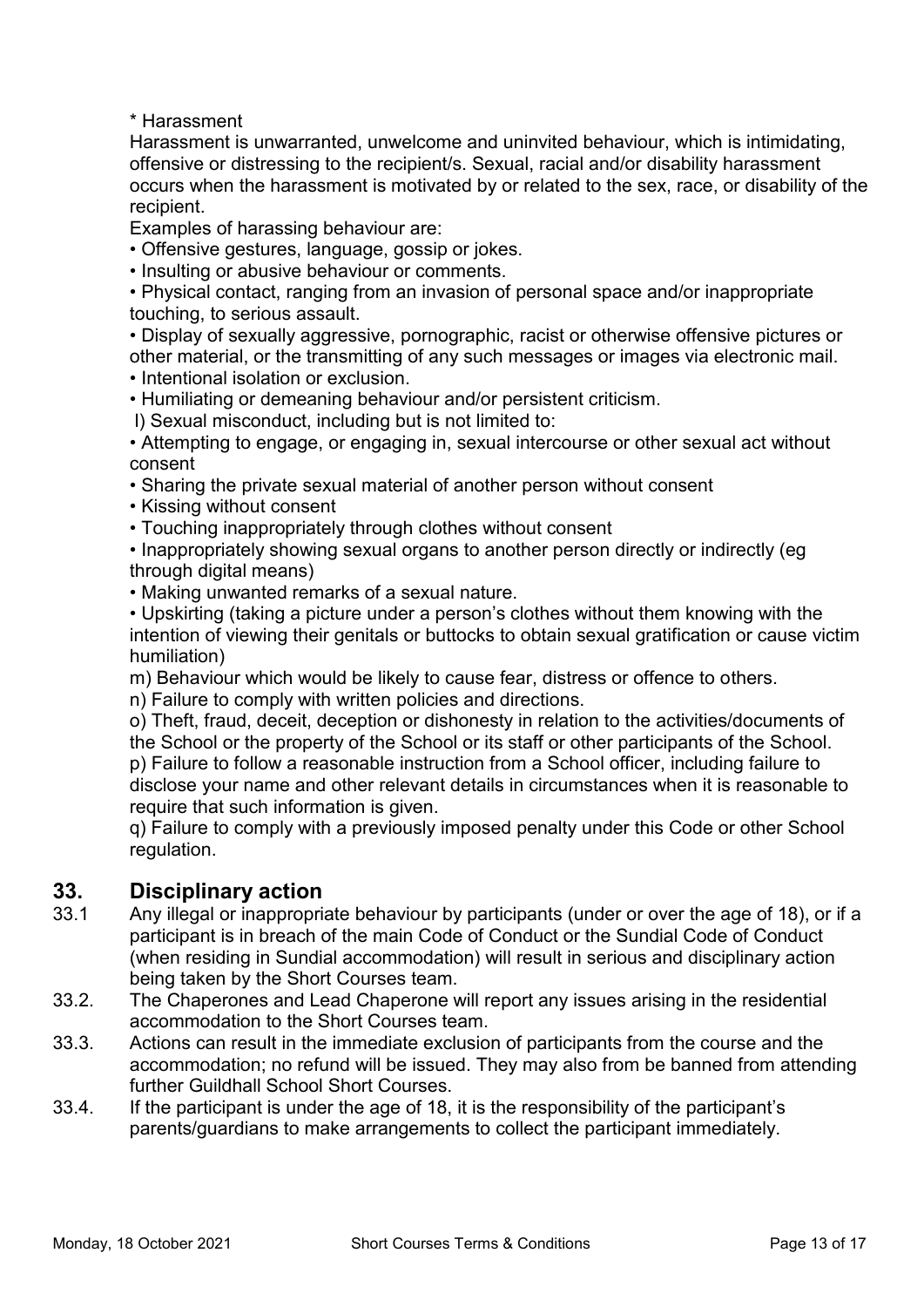# <span id="page-13-0"></span>**Appendix 2: Sundial Court – Residential Code of Conduct**

It is essential that all participants are safe and behave in line with the School's expectations as can be found in the Code of Conduct below. Guildhall School of Music & Drama cannot assume parental responsibility for a participant under the age of 18. Participants and their families should bear in mind that the School is an adult environment. We expect responsible, reasonable and sensible conduct from all our participants. Whilst the School recognises its special duty of care to participants who are under 18, it will expect such participants to act responsibly and appropriately.

#### **34. General**

- 34.1. While staying at Sundial Court, no resident shall engage in conduct which brings the Guildhall School of Music & Drama (School) into disrepute.
- 34.2. Sundial Court residents are expected to act within the law, for example with regard to offences against persons or property, or possession of illegal substances.
- 34.3. No Sundial Court residents shall engage in conduct which interferes or attempts to interfere with :

the right of any visitor or member of staff to pursue his or her proper functions. the right of any person properly invited onto School premises to carry out the purpose of his or her visit.

the right to freedom of speech or lawful assembly within School premises.

- 34.5. Sundial Court residents are expected to show respect for the environment by helping to ensure that School premises are not damaged or disfigured by litter or other pollutants.
- 34.6. Any form of harassment or bullying online or in person, including the racial, sexual or religious harassment of any participant, member of staff or other employee of the School, or any visitor to the School will result in disciplinary action.
- 34.7. Sundial Court residents bringing any mobile devices with internet access should respect other participants right to privacy and need of sleep. Any misuse such as internet bullying of other participants and/or viewing/sharing inappropriate content will result in disciplinary action being taken.
- 34.8. Residents who are aged 18 or over are **not** permitted to enter any flats occupied by under-18s. This also applies to other participants/residents who may be a family member of the resident, in case of emergency they will need to be supervised by a chaperone.
- 34.9. Residents under the age of 18 are **not** permitted to enter any other flats except their own.
- 34.10. Residents under the age of 18 are **not** permitted in the flats or bedrooms of participants aged 18 or over.
- 34.11. There is a security guard stationed in the Sundial Court reception 24/7, if any participant feels in danger or witnesses threatening behaviour, they should talk to the security guard immediately who will be able to assist.

#### **35. Externals/Non-residential**

35.1 It is forbidden for external guests or non-residential short course participants to have access to the Sundial premises (including common spaces such as the basement and courtyard) and be admitted to the flats and bedrooms of the Sundial Court residents (under-18s or adults).

#### **36. Noise**

36.1. No Sundial Court residents shall create or cause to be created excessive noise which could cause discomfort, inconvenience or annoyance to others within Sundial Court or the environs thereabout, including occupants of residential premises in the vicinity of Sundial **Court**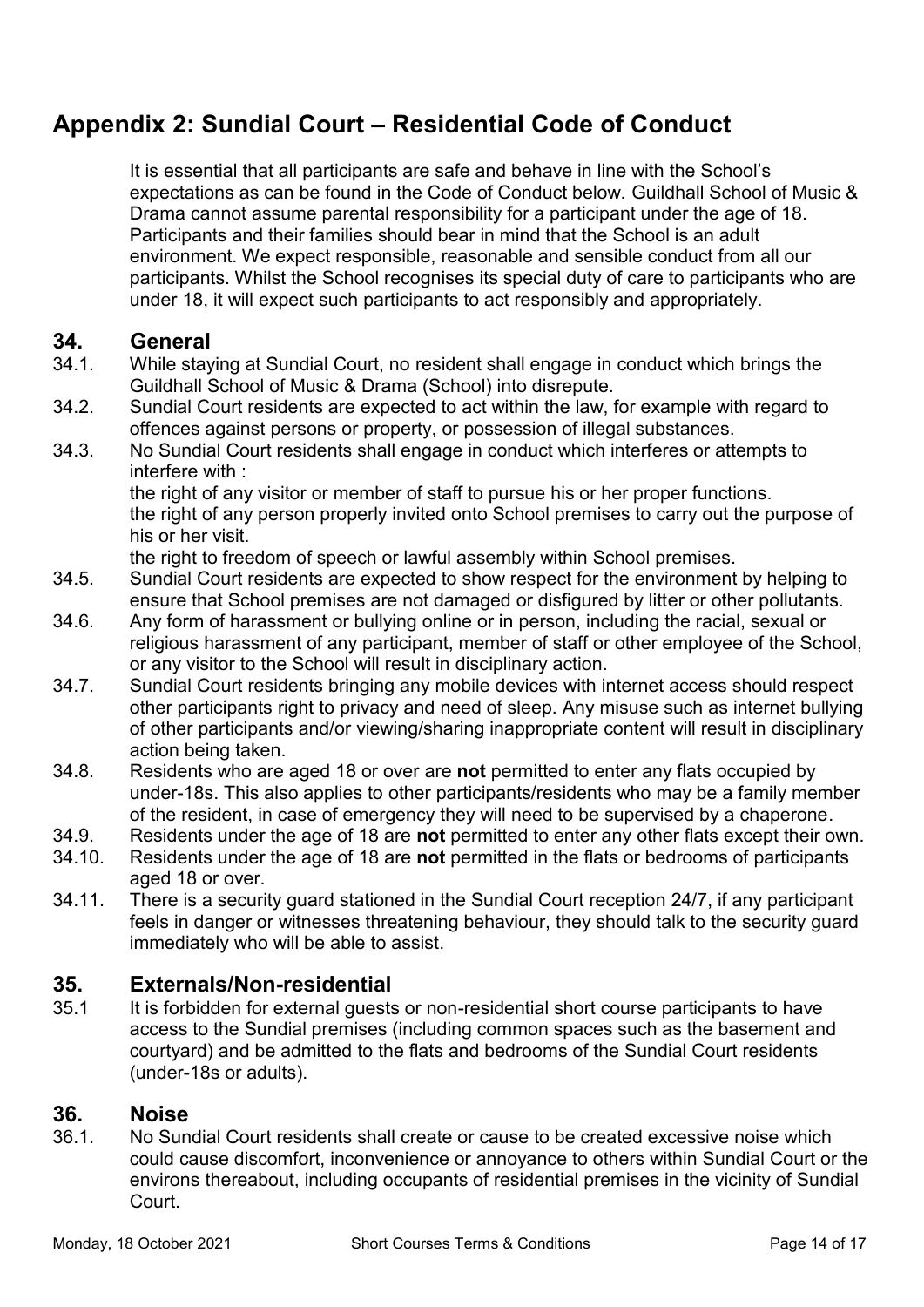36.2. Noise is to be kept to a minimum after 10pm.

#### **37. Facilities**

- 37.1. As required by the Health and Safety at Work Act 1974, the School aims to take all steps which are reasonably practical to meet its responsibility for providing a safe and healthy workplace for Sundial Court residents and staff. Sundial Court residents, as well as staff, are expected to set an example in safe behaviour and to be vigilant in Health and Safety measures.
- 37.2. In the interest of Health & Safety, participants under the age of 18 are not permitted to use kitchens (unless an exemption on medical grounds has been agreed in advance with the Short Courses team).
- 37.3. All participants under the age of 18 are required to book dinner in Sundial as the use of kitchens is not permitted. They can also be escorted to the nearest stores by a chaperone.
- 37.4. Animals are not permitted on School premises, except for guide dogs for disabled guests and authorised visitors.
- 37.5. No Sundial Court resident shall wilfully damage, or wrongfully treat as their own, any property owned or leased by the School. Sundial Court residents will be required to make good in whole or in part, to the satisfaction of the School, any damage of this kind that they cause, in addition to any other penalty imposed.
- 37.6. No Sundial Court resident shall wilfully damage, or wrongfully treat as their own, the property of any other person on School premises. The School accepts no responsibility for private property lost or damaged on School premises.
- 37.7. Furniture, equipment and other property owned or leased by the School must not be removed from the building without proper authority. Anything moved in contravention of this regulation may be recovered without notice by authorised staff. Those responsible may be liable for recovery costs.
- 37.8. Residents must not use or store any naked flames (including barbeques) or use or keep candles (including unlit candles for decoration) in the bedroom or premises.

#### **38. Smoking**

- 38.1. Guildhall School buildings are non-smoking and candles or any other similar burning or smoldering materials are forbidden.
- 38.2. The School has a non-smoking policy, therefore no smoking is allowed in any part of the building.
- 38.3. Any person found smoking on the premises will be fined £100.00 and given notice to vacate Sundial Court and no refund will be given. For the avoidance of doubt, this includes smoking in the courtyards of the premises, in the rooms or out of the windows or balconies of the premises.
- 38.4. E-cigarettes are not permitted.

#### **39. Drugs**

- 39.1. Drugs are not tolerated anywhere in any part of any buildings. More information can be found on the Government's website: [https://www.gov.uk/penalties-drug-possession](https://www.gov.uk/penalties-drug-possession-dealing)[dealing.](https://www.gov.uk/penalties-drug-possession-dealing)
- 39.2. Sundial Court residents are not allowed to use the bedrooms/flats or any of the Premises or allow any part of the bedroom to be used for any illegal or immoral purposes including the possession, supply and the misuse of drugs covered by the Misuse of Drugs Act 1971 or any statutory modification or re-enactment thereof.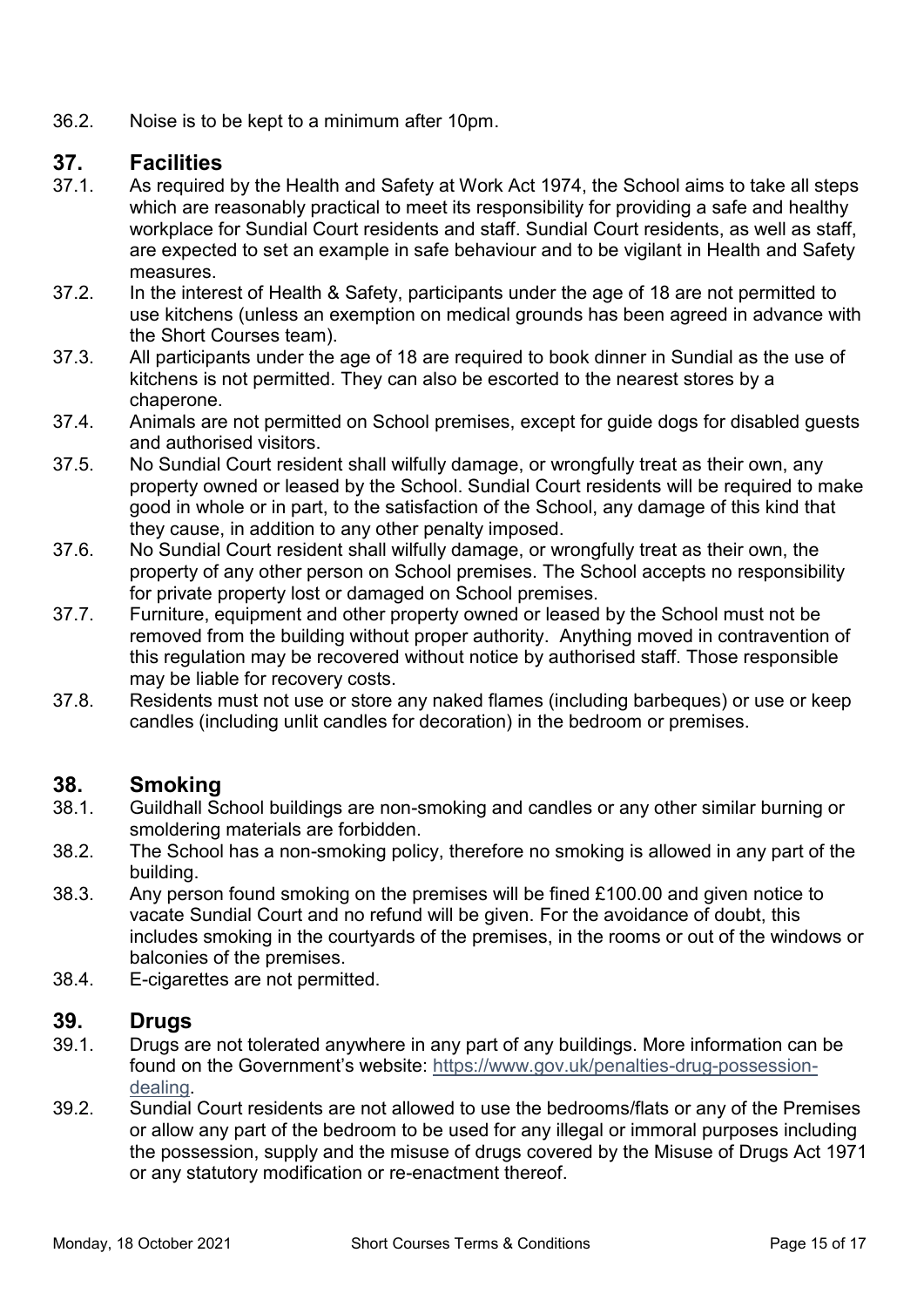39.3. Sundial Court residents are not allowed to bring, or keep on site any drug associated paraphernalia. Anyone found with illegal substances will be immediately reported to the Police and given notice to leave their course immediately and the accommodation, and no refund will be given.

#### **40. Alcohol**

- 40.1. It is strictly prohibited for anyone aged 18 or over to buy, give to or share alcohol with under 18 participants. Any Sundial Court resident or non-residential participant over the age of 18 found to be or suspected of supplying under 18s with alcohol will be immediately excluded from their course and the accommodation, no refund will be issued.
- 40.2. It is strictly prohibited for participants under 18 to buy, consume or be sold alcohol.
- 40.3. Any Sundial Court resident or non-residential participant under the age of 18 found with alcohol will be immediately excluded from their course and the accommodation, no refund will be issued and the resident/participant's parents/guardians will have to make arrangements to collect the resident/participant.

#### **41. Participants under the age of 18**

- 41.1. The Chaperones and the Lead Chaperone are the first point of contact for residential participants in Sundial during their short course at Guildhall School. The chaperones' main role is to supervise all participants under the age of 18 outside of course activity and they will contact the Lead Chaperone immediately if any problems occur that require attention.
- 41.2. All residents under the age of 18 are lodged in single sex flats and are not permitted to enter any flats except their own. Residents can socialise in common areas such as the basement or the courtyard. This also applies to other participants/residents who may be a family member of the resident, in case of emergency they will need to be supervised by a Chaperone.
- 41.3. All participants under the age of 18 must be on Sundial Court premises by 9pm and will need to **sign in by 9pm** with the Chaperones team in Sundial.
- 41.4. Residents under the age of 16:
- 41.5. Cannot leave the Sundial Court premises outside of course activity and must remain on Sundial Court premises (unless chaperoned evening activities are scheduled or a leave of absence has been approved).
- 41.6. Residents between 16 and 18 years old:
- 41.7. Must be back on Sundial Court premises by 9pm and remain on site from that point on (unless chaperoned evening activities are scheduled or a leave of absence has been approved).
- 41.8. All residents under 18 must be in their own flats by these times according to their age group:

13 and under: by 10pm Ages 14-15: by 10:30pm Ages 16-17: by 11pm

- 41.9. In the interest of Health & Safety, participants under the age of 18 are not permitted to use kitchens (unless an exemption on medical grounds has been agreed in advance).
- 41.10. All participants under the age of 18 are required to book dinner in Sundial as the use of kitchens is not permitted. They can also be escorted to the nearest stores by a chaperone.

#### **42. Chaperones**

42.1 Chaperones will be stationed in the Silk Street and Milton Court reception areas throughout the day in case participants wish to find them during their free time between